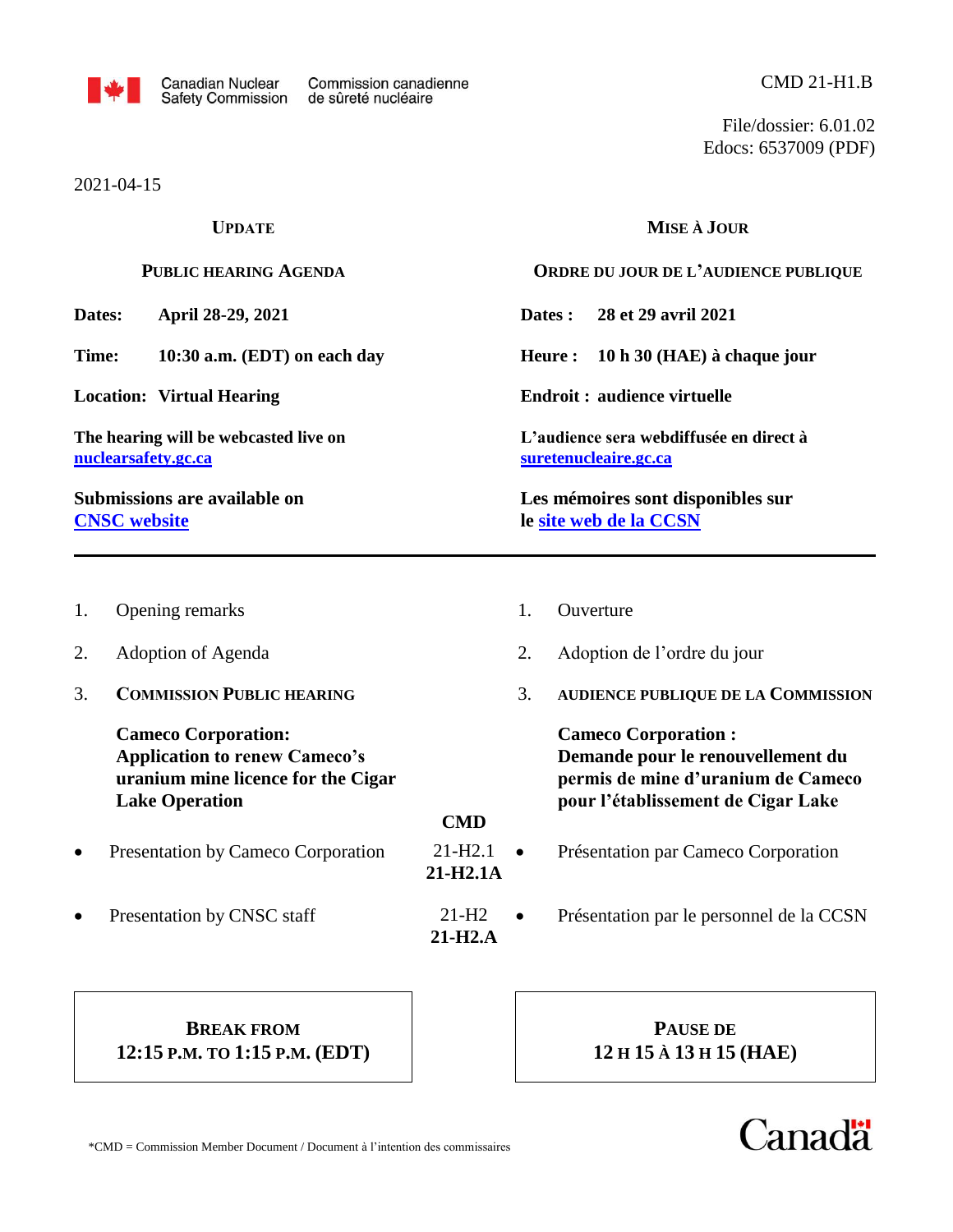- Presentation from Ya'thi Néné Land and Resource Office
- Presentation from the Saskatchewan Mining Association
- Presentation from Rick Robillard
- $21-H2.32$   $\bullet$ **21-H2.32A 21-H2.32B** Présentation de Ya'thi Néné Land and Resource Office Présentation de la Saskatchewan  $21 - H2.6$   $\bullet$
- Mining Association **21-H2.6A**
- Présentation de Rick Robillard  $21-H2.2$   $\bullet$ **21-H2.2A**

### **BREAK FROM 2:30 P.M. TO 3:00 P.M. (EDT)**

#### • Presentation from the English River First Nation

- Presentation from Orano Canada Inc.
- Presentation from Taryn Roske
- Presentation from Athabasca Basin Development

#### Présentation de la Première Nation d'English River Présentation d' Orano Canada Inc.  $21 - H2.29$   $\bullet$ **21-H2.29A**  $21 - H2.10$   $\bullet$ **21-H2.10A**

- Présentation de Taryn Roske  $21-H2.13$   $\bullet$
- Présentation d' Athabasca Basin Development  $21-H2.15$   $\bullet$

**End of the session for April 28, 2021**

**The hearing will resume at 10:30 a.m. (EDT) on April 29, 2021**

**Fin de la session pour le 28 avril 2021**

**PAUSE DE 14 H 30 À 15 H 00 (HAE)**

**L'audience se poursuivra à 10 h 30 (HAE) le 29 avril 2021**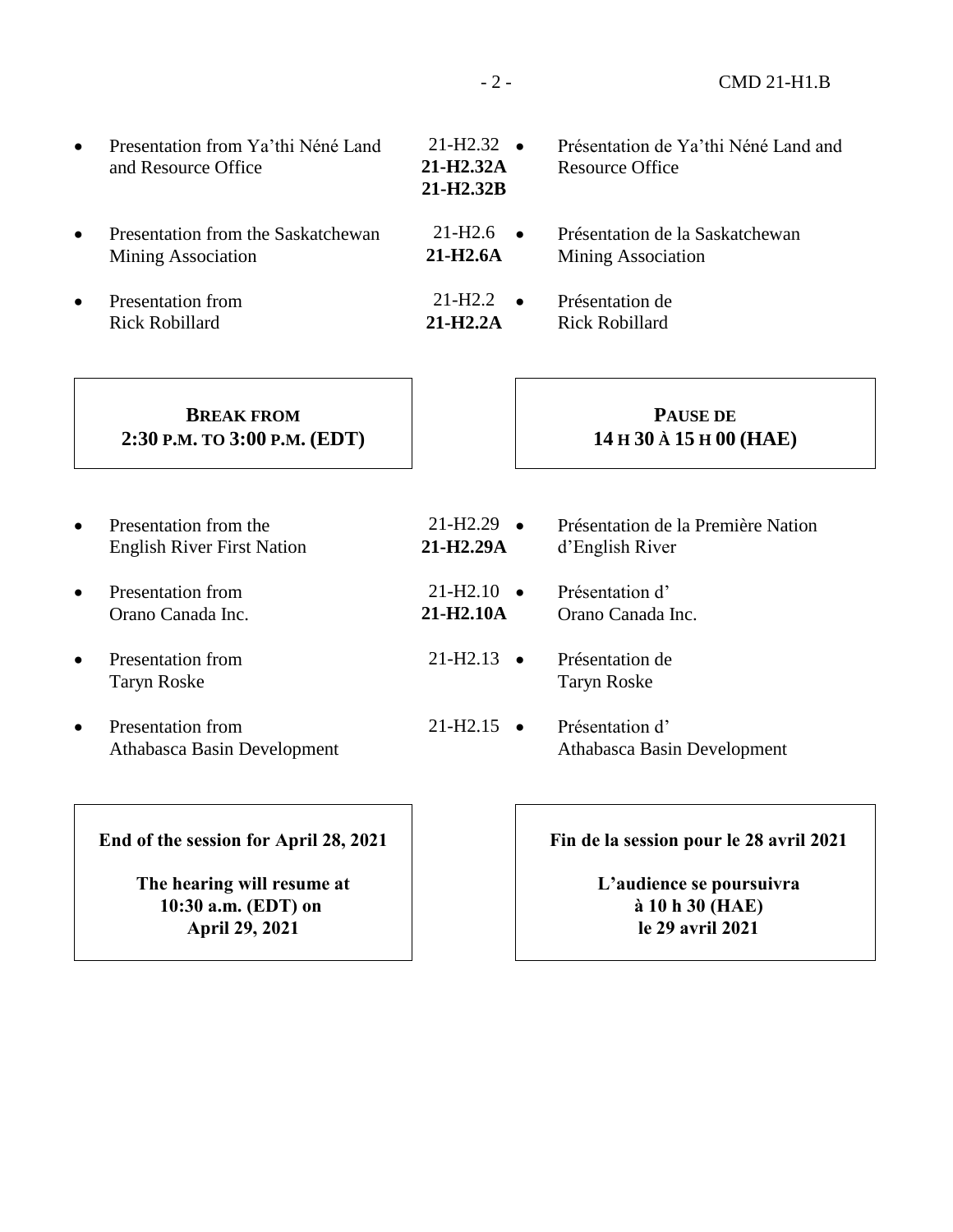- 3 - CMD 21-H1.B

**Thursday, April 29, 2021**

#### **10:30 a.m. (EDT)**

#### **Le jeudi 29 avril 2021**

#### **10 h 30 (HAE)**

| $\bullet$ | <b>Presentation from</b>                                   | 21-H <sub>2.31</sub>                           | Présentation de                                                       |
|-----------|------------------------------------------------------------|------------------------------------------------|-----------------------------------------------------------------------|
|           | Métis Nation-Saskatchewan                                  | 21-H <sub>2</sub> .31A                         | Métis Nation-Saskatchewan                                             |
| $\bullet$ | Presentation from the Canadian Nuclear<br>Workers' Council | 21-H <sub>2.23</sub><br>$\bullet$<br>21-H2.23A | Présentation par le Conseil canadien<br>des travailleurs du nucléaire |
| $\bullet$ | Presentation from the                                      | 21-H <sub>2</sub> .27                          | Présentation de                                                       |
|           | <b>Canadian Nuclear Association</b>                        | $\bullet$                                      | l'Association nucléaire canadienne                                    |
| $\bullet$ | Presentation from the<br>Kineepik Métis Local              | $21 - H2.19$<br>$\bullet$<br>21-H2.19A         | Présentation par le<br>Kineepik Métis Local                           |

#### **END OF ORAL PRESENTATIONS**

### **BREAK FROM 12:30 P.M. TO 1:15 P.M. (EDT)**

- Written submission from the Fond du Lac First Nations
- Written submission from the Mining Association of Canada
- Written submission from the Saskatoon Regional Economic Development Authority (SREDA)
- Written submission from the Northern Village of Ile a la Crosse
- Written submission from the Northern Settlement of Uranium City
- Written submission from Kitsaki Management Limited Partnership

## **PAUSE DE 12 H 30 À 13 H 15 (HAE)**

- Mémoire des premières nations de Fond du Lac  $21-H2.3$   $\bullet$
- Mémoire de l'Association minière du Canada  $21-H2.4$   $\bullet$
- Mémoire du Saskatoon Regional Economic Development Authority (SREDA)  $21-H2.5$   $\bullet$
- Mémoire du Northern Village of Île-à-la-Crosse  $21-H2.7$   $\bullet$
- Mémoire du Northern Settlement of Uranium City 21-H2.8
- Mémoire de Kitsaki Management Limited Partnership  $21-H2.9$   $\bullet$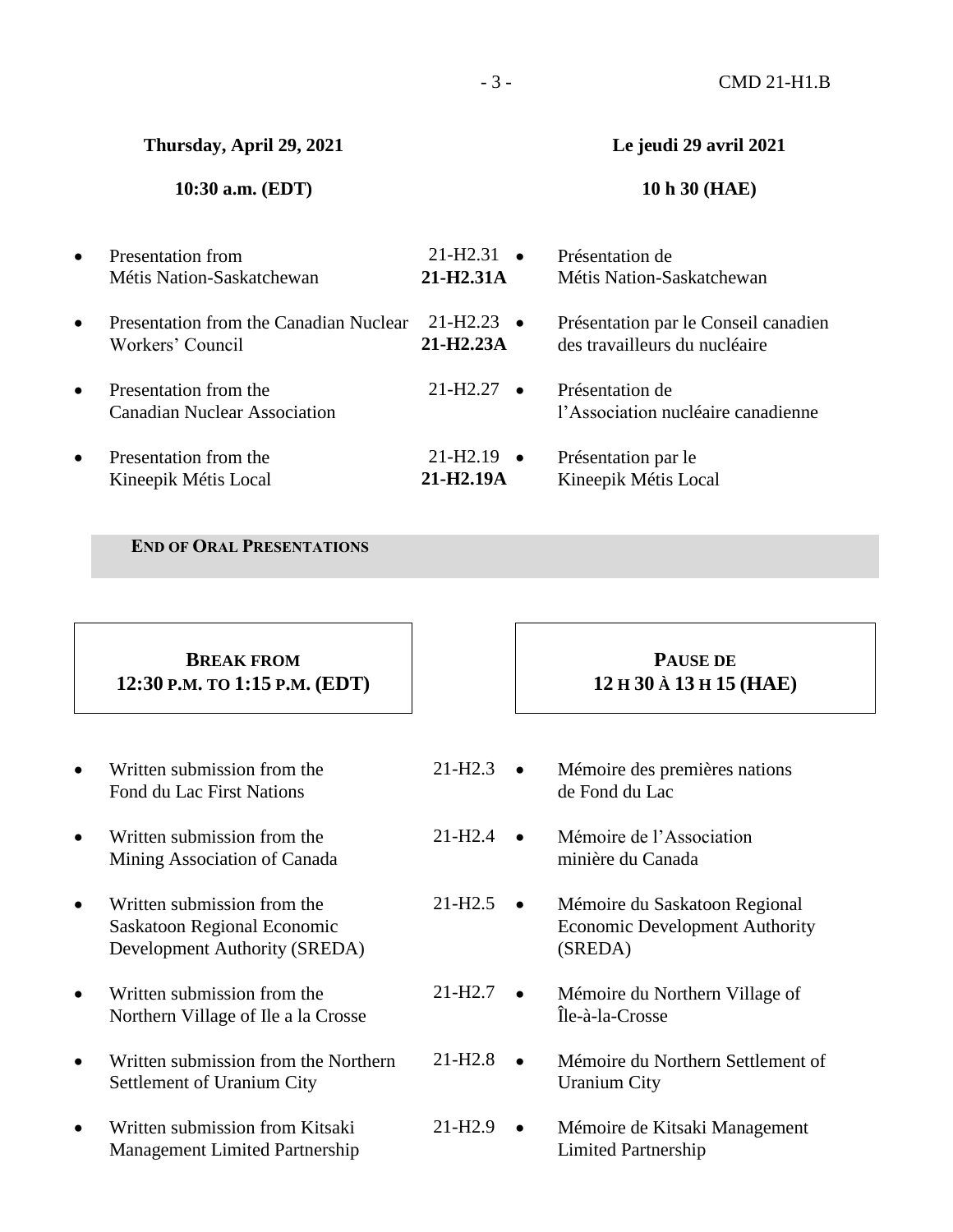- 4 - CMD 21-H1.B

| Written submission from<br>Canada-India Business Council                                           | 21-H2.11                          | Mémoire du Conseil de Commerce<br>Canada-Inde                                       |
|----------------------------------------------------------------------------------------------------|-----------------------------------|-------------------------------------------------------------------------------------|
| Written submission from the<br>Lac La Ronge Indian Band                                            | $21-H2.12$ $\bullet$              | Mémoire du<br>Lac La Ronge Indian Band                                              |
| Written submission from<br>Rose Tsannie                                                            | $21-H2.14$ $\bullet$              | Mémoire de<br>Rose Tsannie                                                          |
| Written submission from the<br><b>Saskatchewan Chamber of Commerce</b>                             | $21-H2.16$ •                      | Mémoire de la Chambre de commerce<br>de la Saskatchewan                             |
| Written submission from the<br>Canada China Business Council                                       | $21-H2.17$ $\bullet$              | Mémoire du Conseil d'affaires<br>Canada-Chine                                       |
| Written submission from the<br>Athabasca Joint Engagement and<br><b>Environmental Subcommittee</b> | $21-H2.18$ $\bullet$              | Mémoire de l'Athabasca Joint<br><b>Engagement and Environmental</b><br>Subcommittee |
| Written submission from the<br>Northern Village of Beauval                                         | $21-H2.20$ $\bullet$              | Mémoire du Northern<br>Village of Beauval                                           |
| Written submission from<br><b>Ken Coates</b>                                                       | 21-H <sub>2.21</sub><br>$\bullet$ | Mémoire de<br><b>Ken Coates</b>                                                     |
| Written submission from the<br>Greater Saskatoon Chamber of<br>Commerce                            | $21-H2.22$ $\bullet$              | Mémoire de la<br>Greater Saskatoon Chamber of Commerce                              |
| Written submission from the<br><b>North Saskatoon Business Association</b>                         | $21-H2.24$ $\bullet$              | Mémoire de la North Saskatoon<br><b>Business Association</b>                        |
| Written submission from<br><b>PBN</b> Construction                                                 | $21-H2.25$ $\bullet$              | Mémoire de<br><b>PBN</b> Construction                                               |
| Written submission from<br>United Steelworkers, District 3                                         | $21-H2.26$ •                      | Mémoire de<br>United Steelworkers, District 3                                       |
| Written submission from the<br>Northern Saskatchewan<br><b>Environmental Quality Committee</b>     | $21-H2.28$ $\bullet$              | Mémoire du<br>Northern Saskatchewan<br><b>Environmental Quality Committee</b>       |
| Written submission from<br>Des Nedhe Group                                                         | $21-H2.30$ $\bullet$              | Mémoire de<br>Des Nedhe Group                                                       |